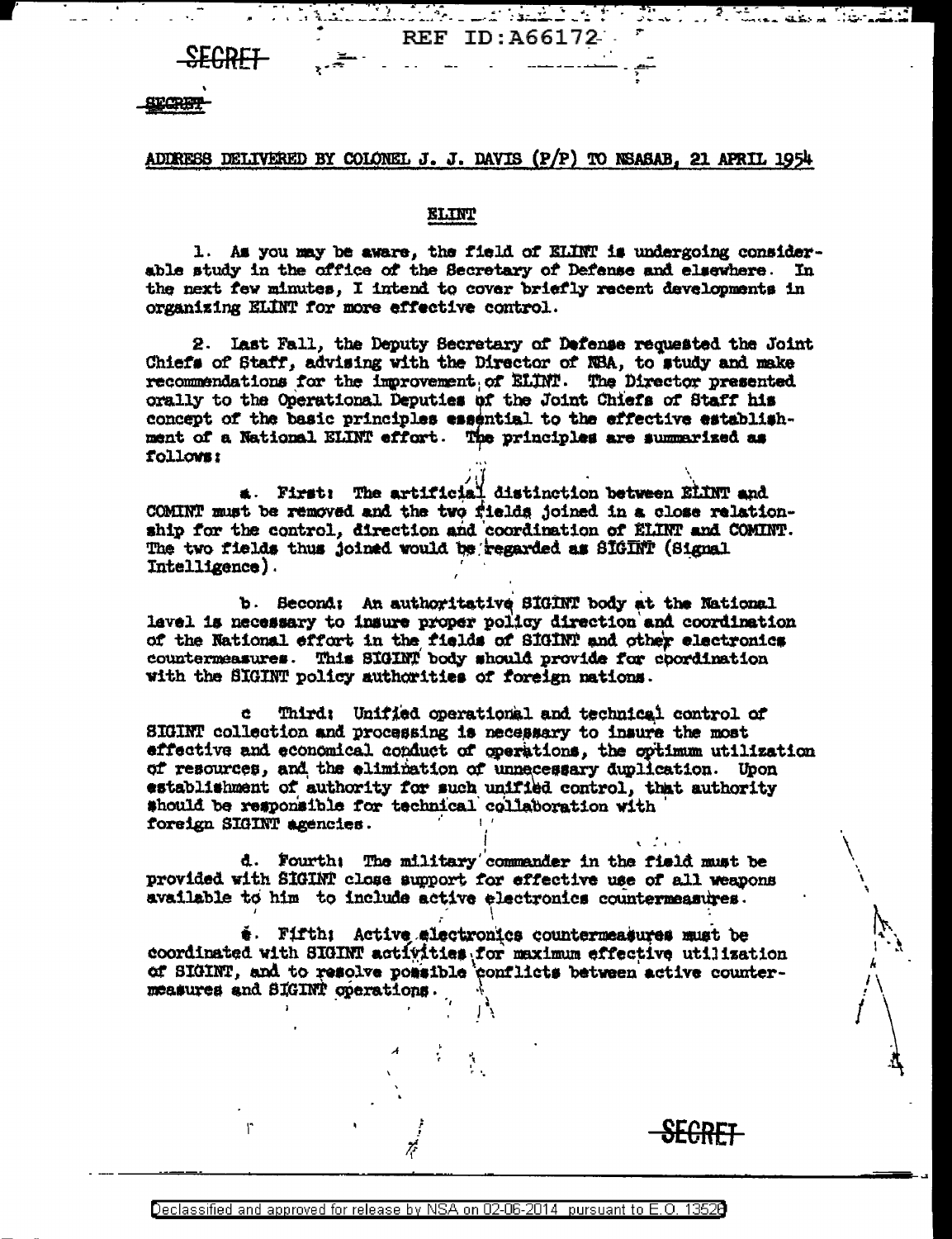### REF ID: A66172

# -SECRET

<del>SECRET</del>

f. Sixth, and finally, I want to stress this point; in the initial phases of implementation of integrated SIGINT operations, the over-all control exercised at the policy level must be loose and understanding, providing the essential flexibility to permit SIGINT procedures and relationships to be developed at the operating level by the authority made responsible therefor to insure that both operational and intelligence requirements of authorized consumers are adequately met.

3. In January, the JCS, informed the Secretary of Defense that a Joint Electronics Analysis Group (JEAG) had been formed under the cognizance of the Joint Intelligence Committee (JIC) and would be composed of personnel contributed by the three military services. This action now placed the control of processing of non-communications intercept material under an intelligence committee, and established a three Service effort. Before, there had been, an Army-Navy effort set up by the Chief Signal Officer and the Director of Naval Communications. Within the Air Force a separate effort existed. The JCS asked the Secretary of Defense to note the action taken and stated as their views that ELINT was now well organised for an effective ELINT effort. CIA and NSA were also invited by the JCS to collaborate with JEAG and in turn stated that JEAG would cooperate fully with agencies concerned.

4. At the same time, the JCS instructed unified overseas commanders to take appropriate steps within their commands for maximum possible effectiveness of ELINT including arrangements for close coordination among Service ELINT organisations in the Command, and, if desirable to co-locate theater processing units.

5. The formation of JEAG has begun, with the Air Force providing the first Director. The JIC has requested for JEAG, interested agencies such as CIA, NBA, and the Assistant Secretary of Defense (Research and Development) to submit ELINT requirements which can be used for plan-<br>hevelopment) to submit ELINT requirements which can be used for planof NSA has stated he has the following general requirements:

Information regarding the characteristics of non-蚃. communication signals for use by the COMINT authorities in identifying signals encountered in the course of COMINT intercept.

b. Information regarding the locations and functions of non-communication signals transmitters for use by the COMINT authorities in processing foreign communications related to those transmitters.

c. Communications signals (including unidentified signals which might be communications) and other COMINT materials inadvertently obtained in the course of non-communication electronic intercept/analysis.